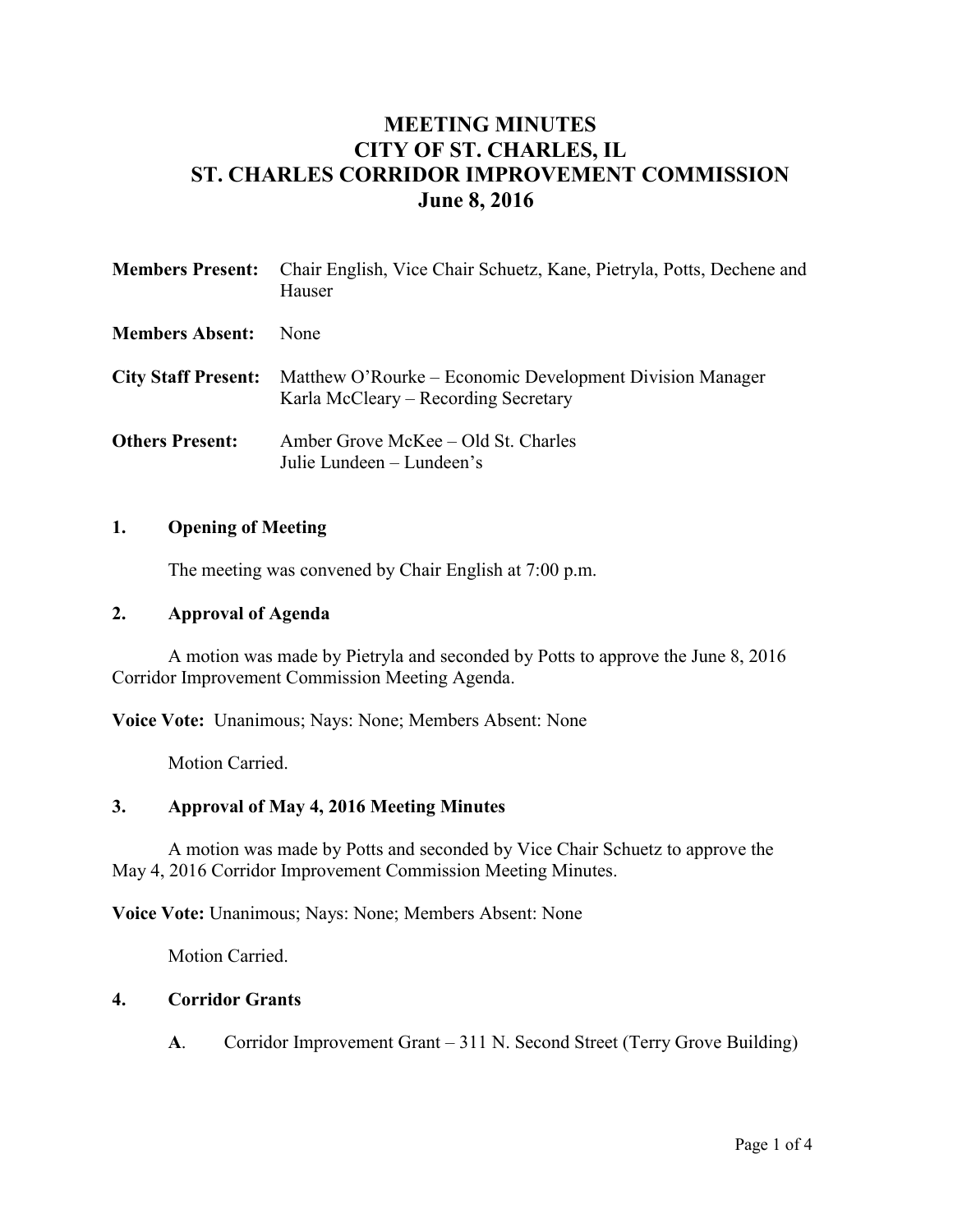O'Rourke passed around a landscape plan and aerial photo of 311 N. Second Street for the Commission's review regarding a Four Season Grant for this property. McKee confirmed that the landscape improvements will be placed along the front of the building. She stated that the same company will be installing the new landscape at  $11 \text{ N}$ .  $3^{\text{rd}}$  Street as well as at this location. As they work through the landscaping process, they will determine where each of the perennial plantings will go. Chair English said the landscaper, just like an artist, should be left to create the vision that they have in mind for this property. McKee said they are trying to provide more color to this site as they have a fair share of evergreens already in place. Pietryla asked if there would be a salt concern with the parking lot that is there. McKee said they do use salt in the lot and on the sidewalk – they us a safer kind of salt with a good crew in place to apply it.

Potts stated that the only comment she has is about the coneflowers they are considering. Realizing that they provide a good pop of color, on commercial sites they sometimes are just not as hardy. They seem to not like the confined commercial soil. Potts suggested McKee discuss this with their landscaper. Maybe something like a *Salvia* would be a little hardier and still provide the color they are seeking.

Chair English reiterated that this would be a \$1,000 Four Season Grant and that this is not a matching grant. This grant also offers much flexibility with plant choices and design.

Hauser asked for clarification regarding the total amount of the grant - \$750 or \$1,000. O'Rourke said to go with \$1,000 to provide some room for plant selection changes.

A motion was made by Hauser and seconded by Kane to recommend approval of a Four Season Grant for 311 N.  $2<sup>nd</sup>$  Street, in the amount of \$1,000.

**Voice Vote:** Unanimous; Nays: None; Members Absent: None

Motion Carried.

**B.** Possible Corridor Improvement Grant – 1315 W. Main Street (Lundeen's)

O'Rourke stated that Lundeen was in attendance at this meeting to hear landscape improvement suggestions from Commission members. Lundeen said they currently have three curb cuts – two on  $14<sup>th</sup>$  Street and a large one on Route 64. Most of the green space on the south end of the building is in place except for the green space right around the building itself - that would be added along the side by the drive-thru.

Lundeen stated that she spoke with Russ Colby and she told him they were willing to get rid of the double opening nearest Route 64 and 14<sup>th</sup> Street at the corner – widening the most southern entrance – allowing continuous green space at this entire corner. This is an opportunity to enhance this site – Lundeen said they have owned this lot since the early 1980's – the lot has had a problem obtaining its NFR (No Further Remediation) letter. The property is not contaminated. On June 1, 2016, the final application had been submitted to receive the NFR for this property which they will receive within the next 120 days. Lundeen sees no problem with them finally receiving this letter and this will allow them to secure financing to put toward improvements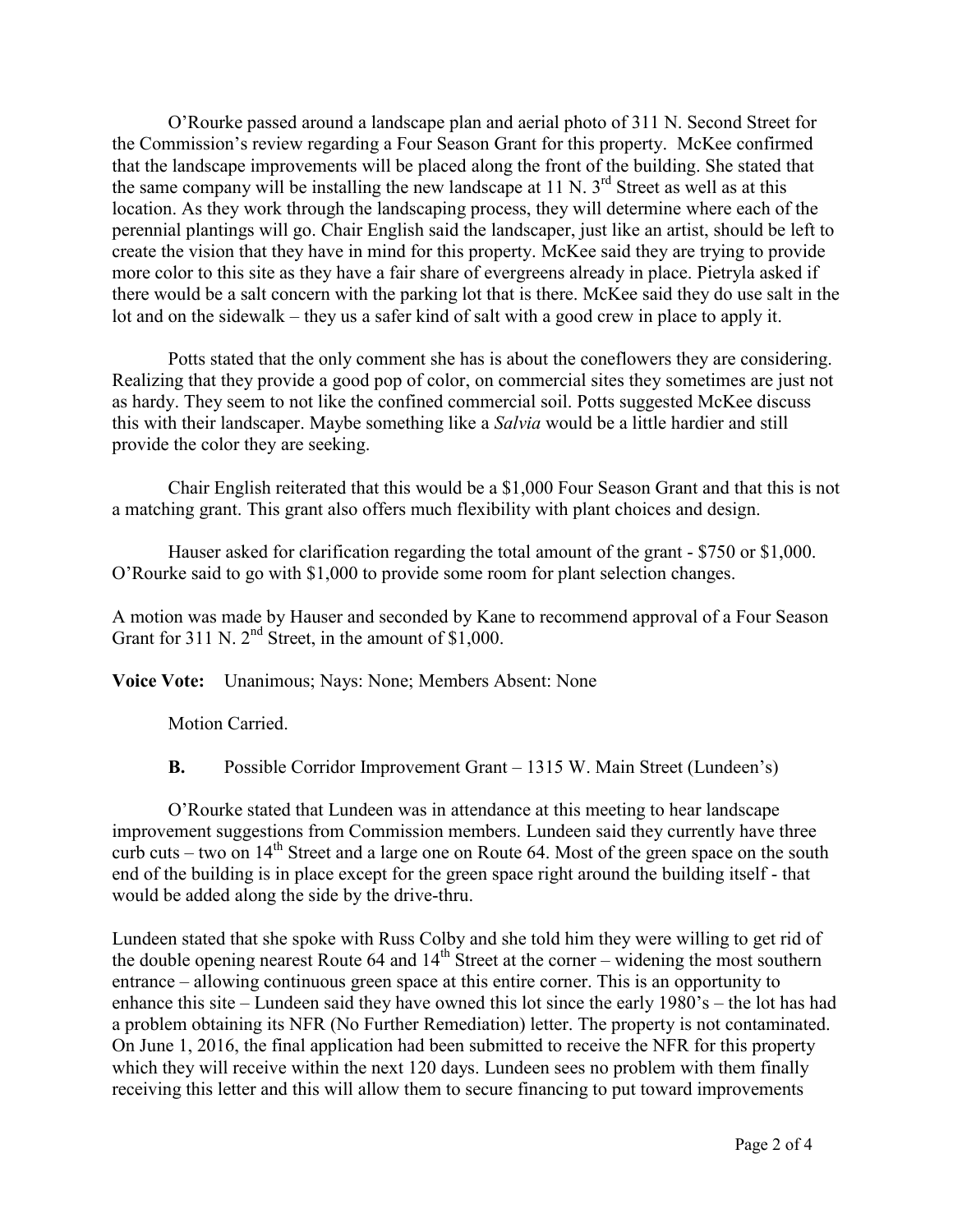on this site. During this 120 day timeframe, Lundeen is trying to proceed with getting various plans and applications in place.

Chair English asked how City Alderman feel about the drive-thru liquor. Lundeen said it had passed – a liquor store can have a drive-thru. O'Rourke added that the liquor code has been amended to facilitate this.

Vice Chair Schuetz suggested having a few trees planted on the site. O'Rourke stated that from staff's perspective, there is a storm sewer line that runs right through the rightof-way in the green space at Route 64 and  $14<sup>th</sup>$ , as well as a 4  $\frac{1}{2}$  ft. water line. As a result, trees would not be the best solution in this area.

Chair English said this project is similar to a landscape project that was conducted at Dunkin Donuts. They got rid of one of their curb cuts – like what is being proposed here – in order to have more planting area. Lundeen said there will be a lot of salt at this corner and Chair English stated that Dunkin Donuts has a lot of salt spray too and they have some hardy perennials in place that seem to tolerate the salt well. The Lundeen's will not be extending the sidewalk along  $14<sup>th</sup>$  Street. This is a cost that they cannot absorb due to the handicap restrictions and requirements from I-dot.

Vice Chair Schuetz asked how much grant money was left and O'Rourke said there is \$16,000 remaining. Lundeen said they plan to begin work on their site either late in the fall or early next spring. Chair English said if they don't get started until next spring, they can always approve the grant and then apply it toward the next budget which begins May 1, 2017. It will be difficult to plant much before that time anyway. Each Commission member said that they would be in favor of approving a landscape grant for this project.

Lundeen will go forward with getting bids from General Contractors for landscape design. O'Rourke said that by City policy they do not recommend any landscapers but we can give her a list of names. Pietryla asked if the sign will be removed and Lundeen stated that it will be incorporated into the landscape.

Potts asked if there are any screening requirements that need to be met. O'Rourke explained that it depends on how much of the parking lot is being redone. If more than 20% of the total asphalt area is done - that is when all of those requirements kick in. There is a lot of flexibility in the requirements – you have to screen 75% of the parking lot up to 30 inches and the type of plants you select is up to you. In order for the grant to work, you have to meet the minimum requirement and then supplement it with a little extra – we can still pay for half of what is required by the ordinance – this may also include some of the asphalt removal, based upon the improvements that are made. Lundeen asked if she should have her landscape designer design to the minimum and also include what they would prefer to be incorporated. O'Rourke said that would be helpful – and to qualify for the grant you have to do what the minimum is and then extra – you have to supplement it somehow. Lundeen said she understood and will go forward with completing a Corridor Improvement Grant Application and will most likely being planting in the spring.